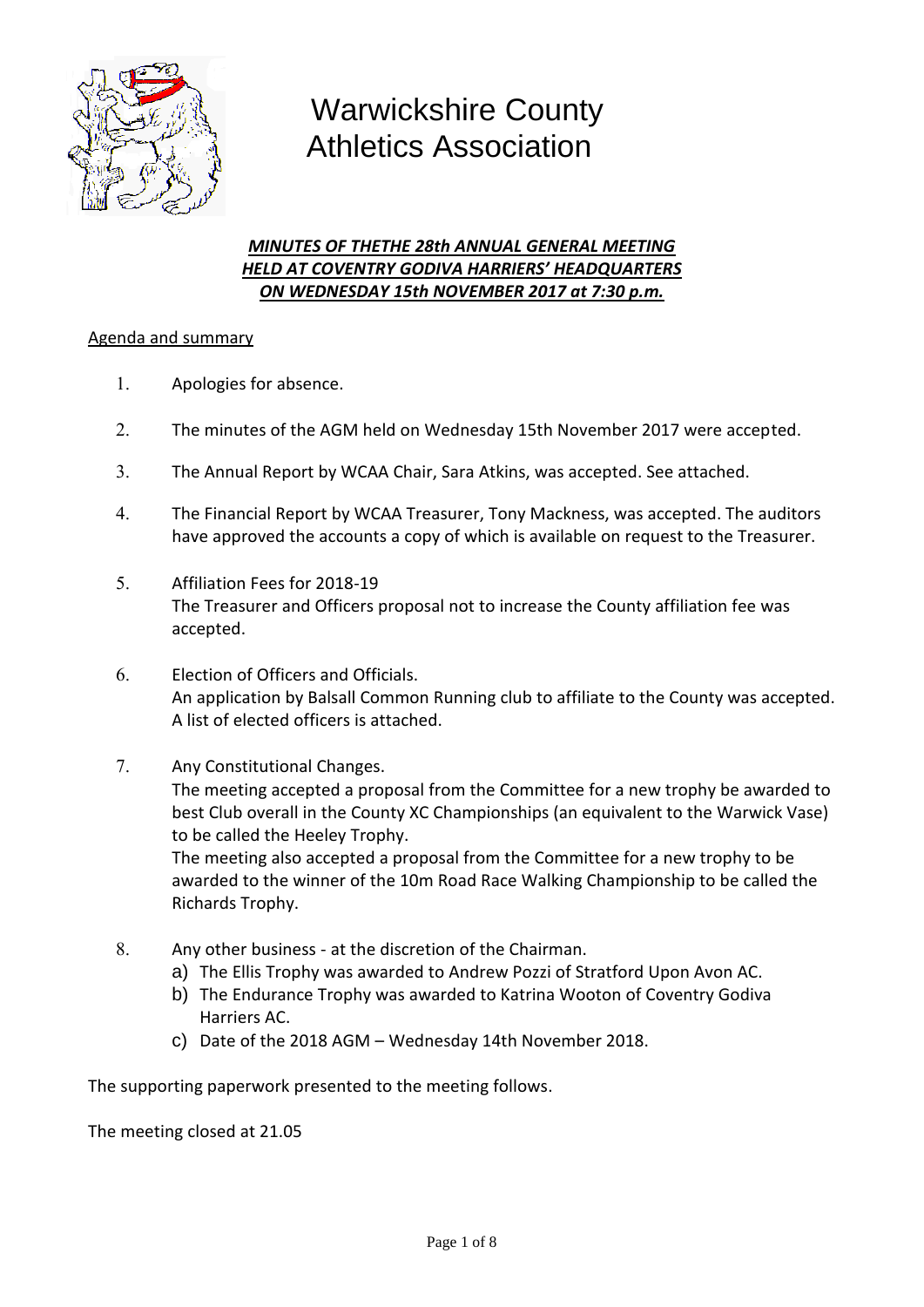# *WCAA 2017 AGM Agenda Item 3*

# *The Annual Report by the WCAA Chairman, Sara Atkins*

I would like to start by recognising contributors to the sport.

Charlie Kelly has been given a well-deserved "Lifetime Achievement " award by the West Midlands area of EA.

Graham Heeley has had a serious health issue, but happily is now recovering, however during this period his wife sadly past away. Our thoughts are with Graham and we are grateful for his continued support to the County and out sport.

#### **Highlights**

The County Association has continued to support the Warwickshire Road Race League (WRRL) which continues to be well attended by athletes. In addition the County has continues to grow the Open Graded Track and Field meetings with great success, and expanding to accommodate an additional fixture in September.

A number of County athletes have produced excellent performances over the last year.

#### **Warwickshire athletes worthy of note:**

(note not all necessarily qualify for the county)

|                                                            |     | <b>European Indoor Championships</b>     |               |                 |                      |                      |
|------------------------------------------------------------|-----|------------------------------------------|---------------|-----------------|----------------------|----------------------|
| Sarah McDonald                                             |     | <b>Birchfield Harriers</b>               | 1500m         |                 | $6^{\text{th}}$      |                      |
| Andy Pozzi<br>Stratford-upon-Avon                          |     | 60m Hurdles                              |               | <b>GOLD</b>     |                      |                      |
|                                                            |     | <b>European U23 Championships</b>        |               |                 |                      |                      |
| Kyle de Escofet                                            |     | <b>Birchfield Harriers</b>               | 4x100m        |                 | <b>SILVER</b>        |                      |
| Alex George                                                |     | <b>Birchfield Harriers</b>               | 5000m         |                 | DNF (STRAIGHT FINAL) |                      |
| <b>Katie Stainton</b>                                      |     | <b>Birchfield Harriers</b>               | Heptathlon    |                 | 7 <sup>th</sup>      |                      |
| Diani Walker                                               |     | <b>Birchfield Harriers</b>               | 4x100m        |                 | DNF (HEAT)           |                      |
|                                                            |     | <b>Commonwealth Youth Games</b>          |               |                 |                      |                      |
| Stratford-upon-Avon<br>110m Hurdles<br><b>Jack Sumners</b> |     |                                          | <b>SILVER</b> |                 |                      |                      |
|                                                            |     | <b>European U20 Championships</b>        |               |                 |                      |                      |
| Gina Akpe-Moses                                            |     | <b>Birchfield Harriers</b>               | 100m          |                 | <b>GOLD</b>          |                      |
|                                                            |     | <b>World ParaAthletics Championships</b> |               |                 |                      |                      |
| Kare Adenegan                                              | T34 | Coventry                                 |               | 100m Wheelchair |                      | <b>SILVER</b>        |
| Kare Adenegan                                              | T34 | Coventry                                 |               | 400m Wheelchair |                      | <b>BRONZE</b>        |
| Kare Adenegan                                              | T34 | Coventry                                 |               | 800m Wheelchair |                      | <b>BRONZE</b>        |
| Mickey Bushell                                             | T53 | <b>Birchfield Harriers</b>               |               | 100m Wheelchair |                      | <b>SILVER</b>        |
| <b>Ben Rowlings</b>                                        | T34 | Coventry                                 |               | 400m Wheelchair |                      | $5^{\text{th}}$      |
| <b>Ben Rowlings</b>                                        | T34 | Coventry                                 |               | 800m Wheelchair |                      | $6^{\text{th}}$      |
| Laura Sugar                                                | T44 | <b>Birchfield Harriers</b>               | 100m          |                 |                      | 5 <sup>th</sup>      |
| Laura Sugar                                                | T44 | <b>Birchfield Harriers</b>               | 200m          |                 |                      | $(2^{nd}$ in HEAT 2) |
| Didn't compete in final                                    |     |                                          |               |                 |                      |                      |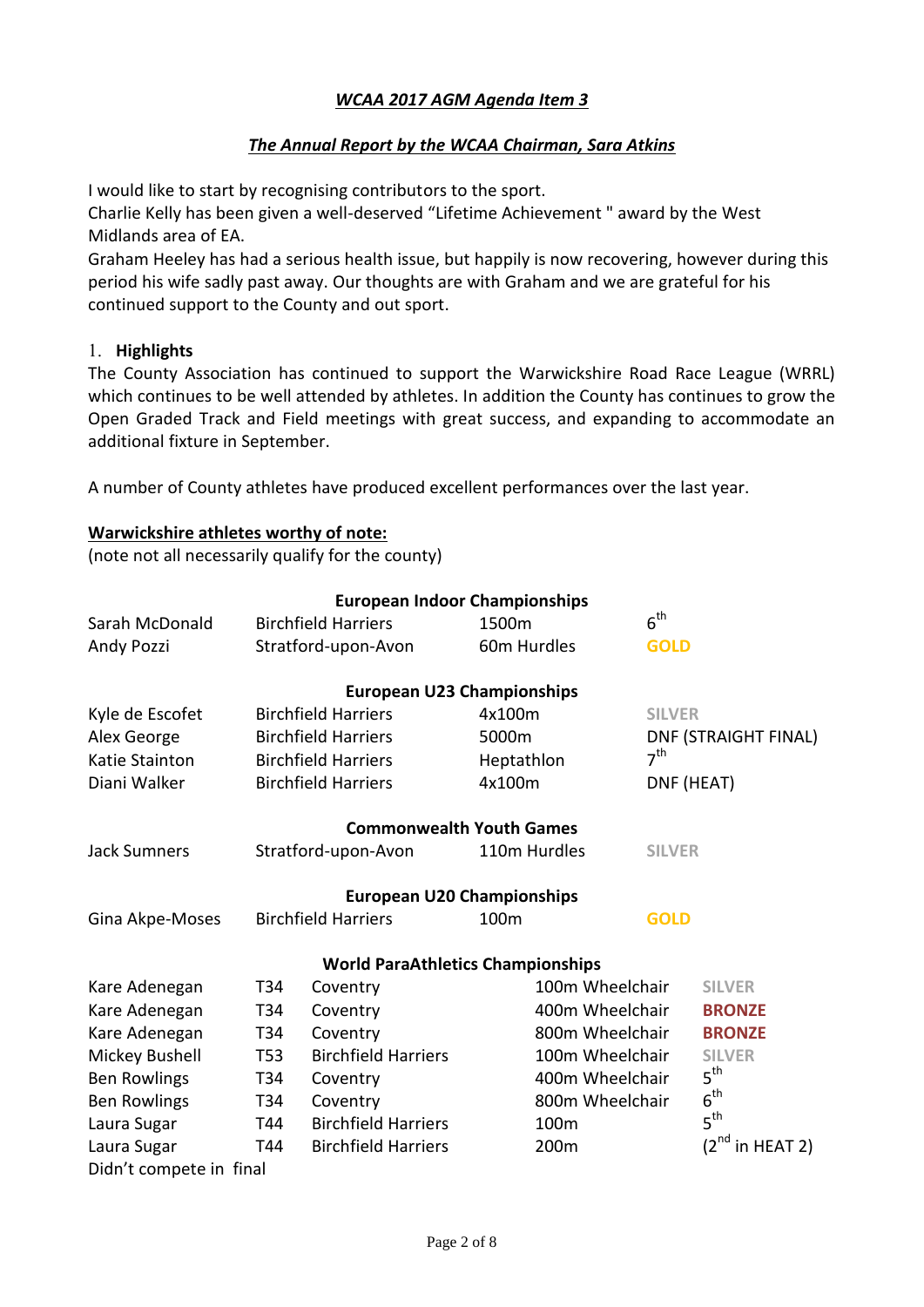|                      | <b>World Athletics Championships</b>            |                               |                               |
|----------------------|-------------------------------------------------|-------------------------------|-------------------------------|
| Tamara Armoush       | <b>Birchfield Harriers</b>                      | 1500m                         | (Heat $14^{\text{th}}$ )      |
| <b>Elliot Giles</b>  | <b>Birchfield Harriers</b>                      | 800 <sub>m</sub>              |                               |
|                      | Matthew Hudson-Smith Birchfield Harriers        | 400m                          |                               |
|                      | <b>Matthew Hudson-Smith Birchfield Harriers</b> | 4x400m                        | <b>BRONZE</b>                 |
| David Lima           | <b>BRAT</b>                                     | 100 <sub>m</sub>              | Heat 7 <sup>th</sup>          |
| David Lima           | <b>BRAT</b>                                     | 200m                          | Semi 4 <sup>th</sup>          |
| Sarah McDonald       | <b>Birchfield Harriers</b>                      | 1500m                         |                               |
| Danny Talbot         | <b>Birchfield Harriers</b>                      | 200m                          | 6 <sup>th</sup>               |
|                      |                                                 | <b>World University Games</b> |                               |
| Jennifer Nesbitt     | Worcester                                       | 10'000m                       | 5 <sup>th</sup>               |
|                      | April 22-23rd IAAF World Relays - Nassau (BAH)  |                               |                               |
| Theo Campbell        | <b>Birchfield Harriers</b>                      | 4x400m                        | <b>SILVER</b>                 |
| Jarryd Dunn          | <b>Birchfield Harriers</b>                      | 4x400m                        | <b>SILVER</b>                 |
| Matthew Hudson-Smith | <b>Birchfield Harriers</b>                      | 4x400m                        | <b>SILVER</b>                 |
| Daniel Talbot        | <b>Birchfield Harriers</b>                      | 4x100m                        | DNF $(1st$ in HEAT)           |
|                      | June 10th European 10,000m Cup - Minsk (SVK)    |                               |                               |
| Katrina Wootton      | Coventry                                        | 10'000m                       | 11 <sup>th</sup> (First Brit) |

I am pleased to announce that the Warwick Vase for the best overall performance by a Warwickshire Club again went to Stratford Upon Avon AC who retained it with an impressive margin, after winning it for the first time last year.

The best overall Track and Field performance in the whole Championships is awarded the Jack Hartley Trophy. This year it again went to Craig Murch, who also won it in 2013 and 2016. Craig is the first County male athlete to get a hat trick of "Hartleys" in its 47 year history.

 **Volunteers** Many people, too numerous to mention, who help and support the County Association also do a lot of work for their Clubs, the Midland Counties, the UKCAU, the Networks and the West Midlands Council. When I took on this role and as I attend other AGMs I am always taken by a critical number of people who feel like the engine room for our sport. Thank you.

As always we need to get fresh volunteers to learn from these experienced hands and continue ensure continued development.

I cannot possibly list everybody, but I would like to make a few mentions.

This year Pat Taylor will step down as Secretary and Phil Gould as Endurance Secretary. I will be stepping down as Chair. I would also personally like to mention and thank Ray Morgan who has covered very frequently for me this year and all the officers of the County, who have continued to support me in my role as Chairperson. I do comparably very little; they continue to do all the hard clever work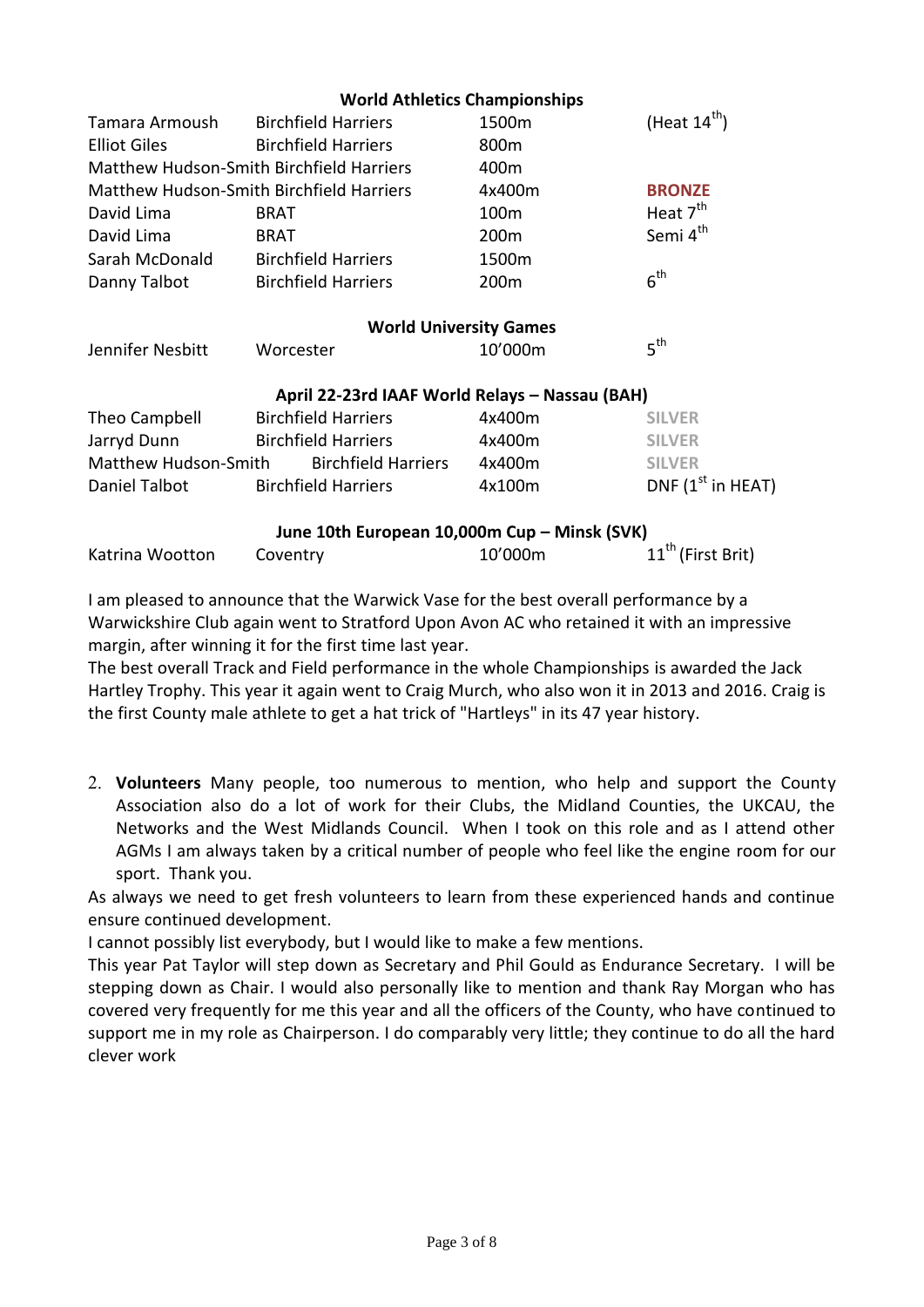# **WCAA Championships Cross Country**

The XC Champs were once again combined with those of Worcestershire and were hosted at Leamington on 7<sup>th</sup> January.

XC - entries were the high and the meeting went very well. The honours were shared over a number of clubs. Thanks to Worcestershire for hosting.

# **The 2018 event will be held at Warley Woods jointly with Worcestershire on 6th January 2018**

#### **Track and Field**

The Track and Field Championships were held in conjunction with Leicestershire and Rutland on the  $13<sup>th</sup>$  and  $14<sup>th</sup>$  of May at Nuneaton.

It was our last combined event with L&R. Entries were the highest for years. The result highlights are below.

|       | 1st Stratford Upon Avon AC              | 799 points |
|-------|-----------------------------------------|------------|
|       | 2nd Birchfield Harriers                 | 542 points |
|       | 3rd Coventry Godiva Harriers 450 points |            |
| 4th - | Rugby&Northampton AC 350 points         |            |

The best performance awards for individuals in each age group went to:

| Senior Men | Craig Murch                              | Rugby&Northampton AC Hammer           |                  | 67.44   |
|------------|------------------------------------------|---------------------------------------|------------------|---------|
|            | Senior Women Hayley Murray               | Rugby&Northampton AC Hammer           |                  | 56.28   |
| U13 Boys   | Jake Minshull                            | Coventry Godiva Harriers 800m         |                  | 2.18.98 |
| U13 Girls  | <b>Isabel Male</b>                       | Royal Sutton Coldfield AC 200m        |                  | 26.85   |
| U15 Boys   | <b>Elliot Harris</b>                     | Solihull & Small Heath AC 80m H       |                  | 11.35   |
| U15 Girls  | Jasmine Walker                           | Royal Sutton Coldfield AC Javelin     |                  | 34.97   |
| U17 Men    | <b>Jack Sumners</b>                      | Startford Upon Avon AC Long Jump 6.73 |                  |         |
| U17 Women  | Cassie-Ann Pemberton Birchfield Harriers |                                       | 100 <sub>m</sub> | 11.94   |
| U20 men    | Mustafa Mahamuud                         | <b>Birchfield Harriers</b>            | 200 <sub>m</sub> | 21.76   |
| U20 Women  | Nichole Birmingham                       | <b>Birchfield Harriers</b>            | <b>Shot Putt</b> | 11.43   |

#### **2017 3000m and 5000m Championships**

5000m had a strong men's field, however numbers were very low for women. The Open Graded meetings continued to be a success with numbers slightly up on last year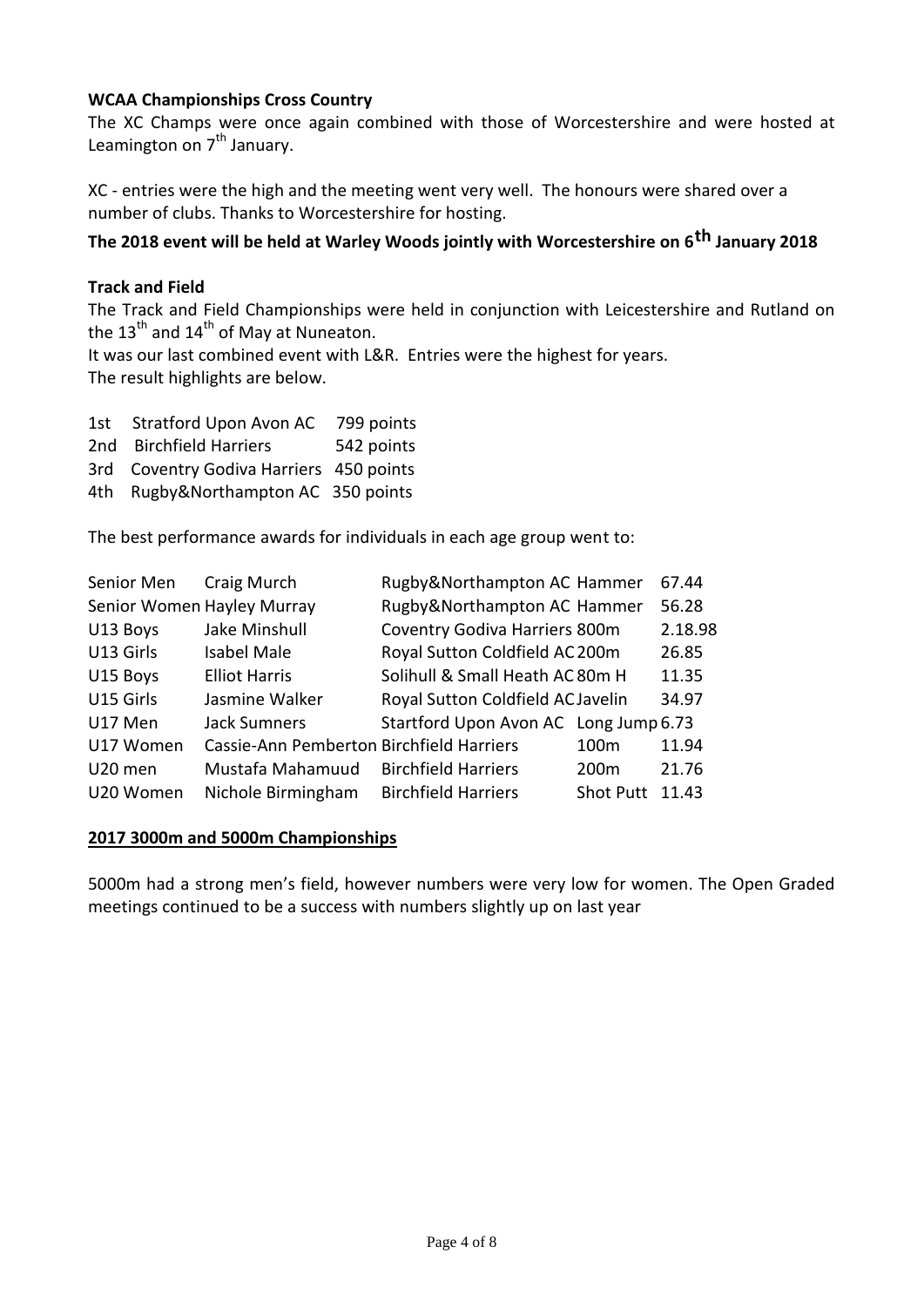### **Warwickshire Road Race League**

2017 saw a yet another successful WRRL. The 2017 season finished its 11 race programme with the Rugby 10 mile race in September. Well done and many thanks to all of the promoting clubs for making the League possible.

There were technical hitches this year which prevented us from displaying the results on the County web site. As an alternative the results were published on Facebook.

Individual Overall placings - females

| Laura Pettifer       | <b>Kenilworth Runners</b>            | 1794 |
|----------------------|--------------------------------------|------|
| Melissa Venables     | Spa Striders                         | 1788 |
| Carolyn Wilkinson    | Spa Striders                         | 1775 |
| Jenny Jeeves         | Leamington Cycling and Athletic Club | 1773 |
| Rosie Marsh          | Knowle & Dorridge RC                 | 1754 |
| <b>Esther Illman</b> | <b>Kenilworth Runners</b>            | 1748 |

Individual overall placings - males

| Paul Andrew       | Leamington Cycling and Athletic Club | 2998 |
|-------------------|--------------------------------------|------|
| Chris Sharp       | Knowle & Dorridge RC                 | 2989 |
| <b>Steve Marr</b> | <b>Kenilworth Runners</b>            | 2978 |
| Ben Taylor        | <b>Kenilworth Runners</b>            | 2970 |
| Simeon Howson     | Leamington Cycling and Athletic Club | 2968 |

Age/gender group category winners

| <b>Bella Doxey</b>         | <b>Kenilworth Runners</b>            | <b>FU20</b> |
|----------------------------|--------------------------------------|-------------|
| <b>Esther Illman</b>       | <b>Kenilworth Runners</b>            | <b>FSEN</b> |
| Laura Pettifer             | <b>Kenilworth Runners</b>            | <b>FV35</b> |
| Carolyn Wilkinson          | Spa Striders                         | <b>FV45</b> |
| Gail Audhali               | <b>Kenilworth Runners</b>            | <b>FV55</b> |
| <b>Ruth Calderbank</b>     | <b>Stratford Upon Avon AC</b>        | <b>FV65</b> |
| Sally Slevin               | Massey Ferguson RC                   | <b>FV75</b> |
| <b>Stanley Doxey</b>       | <b>Kenilworth Runners</b>            | <b>MU20</b> |
| Chris Sharp                | Knowle & Dorridge RC                 | <b>MSEN</b> |
| Paul Andrew                | Leamington Cycling and Athletic Club | <b>MV35</b> |
| Tim Hutchinson             | <b>Stratford Upon Avon AC</b>        | <b>MV45</b> |
| <b>Brian Miller</b>        | Leamington Cycling and Athletic Club | <b>MV55</b> |
| David Pettifer             | Kenilworth Runners                   | <b>MV65</b> |
| Alexander Davidson-Elliott | <b>Birchfield Harriers</b>           | <b>MV75</b> |

Team Results

Spa Striders won the female Masters team competition Kenilworth Runners won the male Masters and both overall team competitions.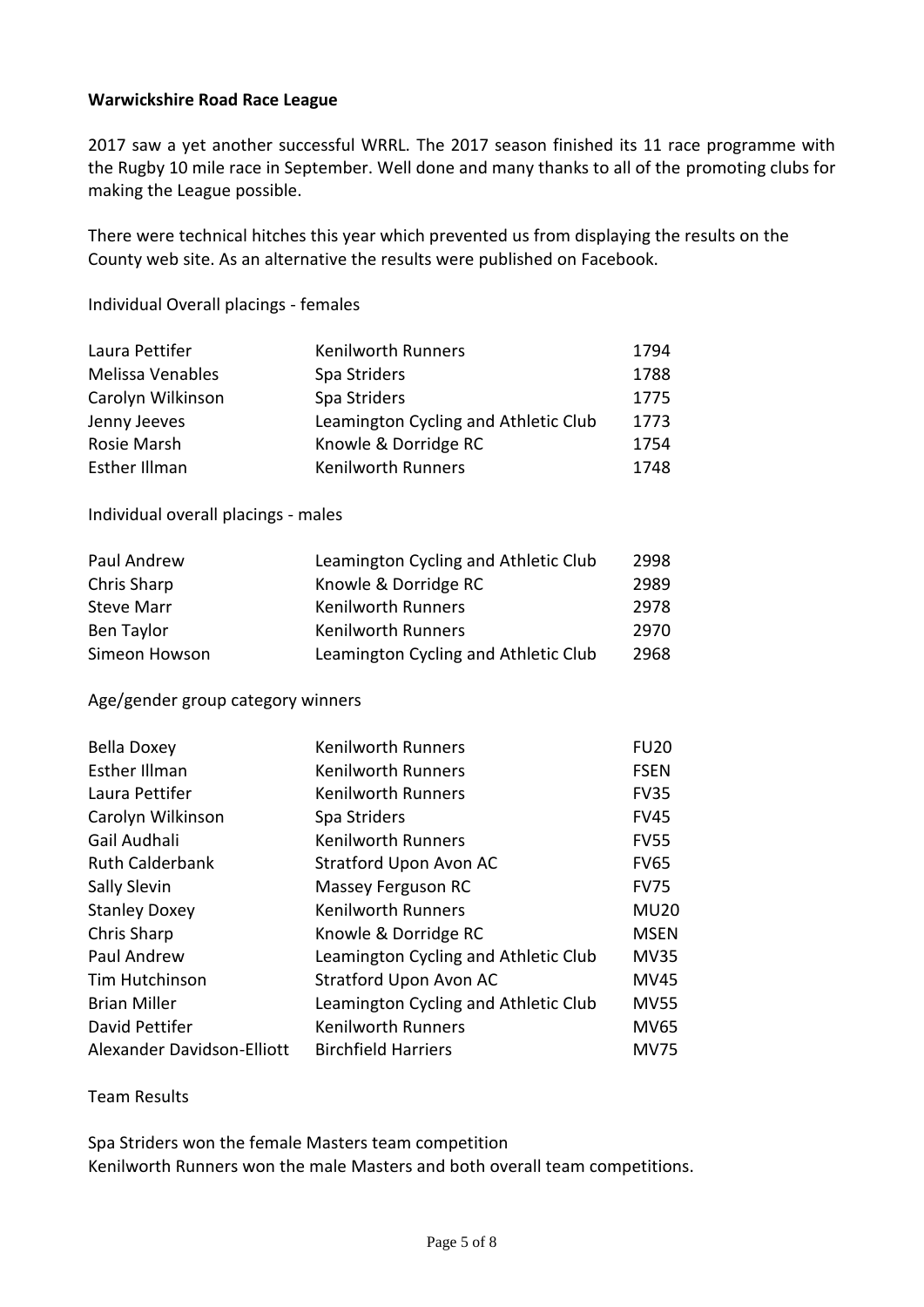### **Inter County Competition – WCAA Teams.**

#### **Cross Country**

The Championships were again held at Prestwold Hall, Loughborough in March 2017.

The Senior Men and Ladies ran well, with positions of  $9<sup>th</sup>$  and  $10<sup>th</sup>$  respectively.

Congratulations and thanks to all of the athletes who represented the County and many thanks to the team of managers who supported the athletes.

#### **Track and Field**

The Senior UKCAU Championships were once again staged at Bedford, over the weekend of 29<sup>th</sup> and  $30<sup>th</sup>$  July.

The women were overall  $4<sup>th</sup>$  in Division 2, the men were 10th in Division 1, with a combined position of 11<sup>th</sup> overall.

The U13/U15 Inter County went very well building on the previous year's success, with the Warwickshire team the overall winner, and winning two out of eight age categories and two athlete of the Match Awards.

#### **Fell**

The 2017 running of UK Inter-Counties Fell Running Championships was held on 13<sup>th</sup> May 2017 at Broughton Heights. It was attended by Matthew Elkington from Warwickshire who came 20<sup>th</sup> in the Senior and U23 men's race.

#### **Race Walking**

The County finished 3rd in the Inter-Counties 10 k walk at Coventry on 30th April, Steve Arnold, John Constandinou and David Fall.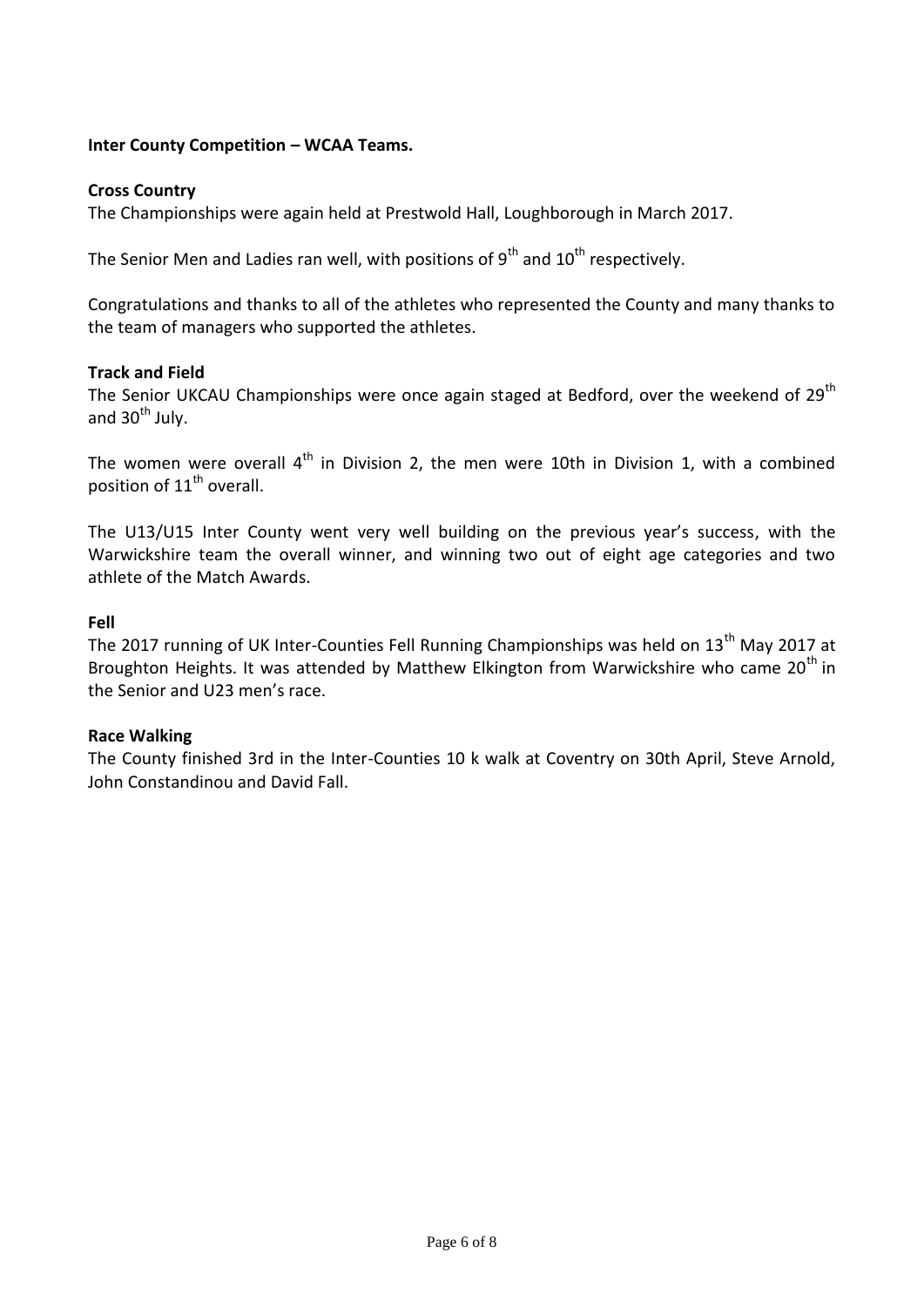# *Election of Officers and Officials for 2017-18*

The Officers and Officials elected at the 2017 AGM are listed below. Pat Taylor has stepped down as secretary after 8 years of service. Phillip Gould will be stepping down after 4 years as Endurance Secretary. Sara Atkins thanked Pat Taylor and Phillip Gould for all their hard work. She also recognised and thanked Maggie Murphy, Sally Anderson and Nathan Blundell for all their support in their first year on the Committee.

| President              | Becky Freeman and Bob Carey were proposed. Becky was elected. |
|------------------------|---------------------------------------------------------------|
| <b>Vice Presidents</b> | Bob Carey, Graham Heeley, Mike Doyle                          |
| Hon Secretary          | Keith Richards                                                |
| Hon Treasurer          | <b>Tony Mackness</b>                                          |
| Hon Chairman           | Vacant                                                        |

#### **Officials of the County Association.**

| <b>Hon Officials Secretary</b>         | Maggie Murphy                         |
|----------------------------------------|---------------------------------------|
| Hon Promotions Secretary XC            | Katie Lea                             |
| Hon Promotions Secretary T&F           | Katie Lea                             |
| Team Managers Coordinator XC           | Sally Anderson                        |
| Website                                | Dave Ashbourne                        |
| Hon Trophies and Medals Secretary      | <b>Bob Carey</b>                      |
| Trustees                               | Ian Riley and Graham Heeley           |
| <b>Auditors</b>                        | Matthew Hargreaves and Keith Richards |
| WRRL Chair and Hon Endurance Secretary | Northbrook AC.                        |
| <b>Records Secretary</b>               | Jo Hutchinson                         |

#### **Life Vice Presidents.**

The following have previously been elected Life Vice Presidents

| Maureen BLORE,    | Alan EDWARDS,    | Norma BLAINE,   | Ken BULL,             |
|-------------------|------------------|-----------------|-----------------------|
| Mike DOYLE,       | Stewart HARRIS,  | Graham HEELEY,  | Mary HODGES,          |
| Dyfrig REES       | Henry MORTIMER,  |                 | lan RILEY,            |
| Margery EWINGTON, | Les BARNETT,     | Richard CARNEY, | <b>Stewart BARNES</b> |
| Keith RICHARDS    | <b>Bob CAREY</b> | 17 in total     |                       |

#### **Past Life Vice Presidents**

| Margaret Babbington | <b>Ted Clifford</b> | Ken Dare      | John Walker        |
|---------------------|---------------------|---------------|--------------------|
| Marianne Lingen     | Peter Milton        | Norman Walker | <b>Frank Kirby</b> |
| Janet Paul          | Edna Walker         |               |                    |
| 10 in total         |                     |               |                    |

Team Managers (for information only – they are appointed by the Team Managers Coordinator)

- Cross Country Simon Kinson, Nick Price, Eddie Cockayne, Robert Pinton, Bob Carey,
- Brian Higson, Laura Gould, Stuart Albutt?
- Juniors track John Nash
- Seniors track in view of the Inter-Counties has become part of the England Championships and athletes enter themselves no Team Manager is required.
- Race Walking Keith Richards
- Fell Running Emma Gould